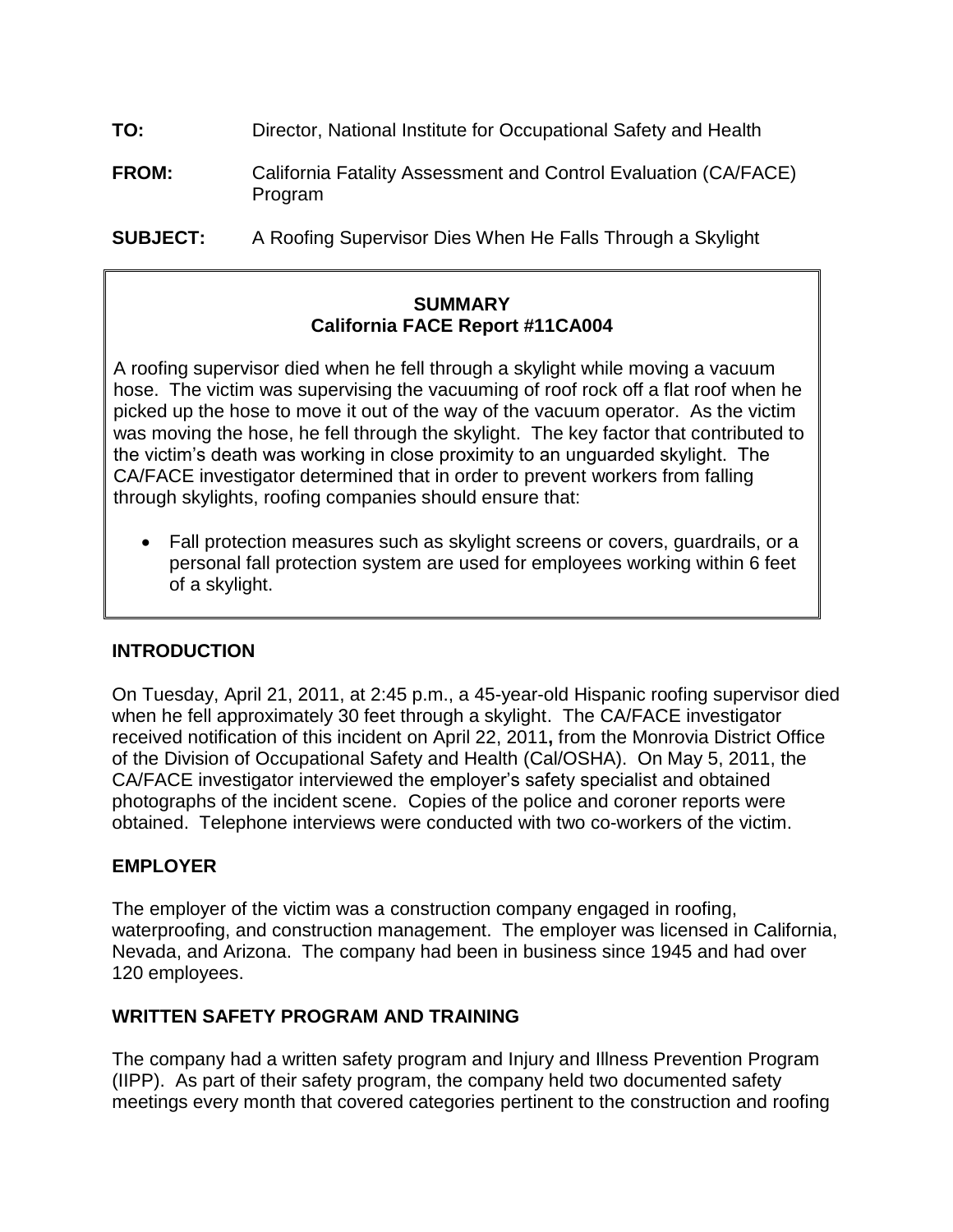industry. The fall protection training covered safety practices while working around skylights, including personal fall protection, guardrails, and skylight screens or covers.

 safety training to employees in both English and Spanish. The victim had received training and often conducted the training of other employees on roof safety. The company had an on-the-job training program that provided documented monthly

# **VICTIM**

 roofer and was a member of the local union. The victim was familiar with and had experience working on flat roofs with skylights. He was born in Mexico and had been in the United States for 35 years. He had a high school education and spoke both English and Spanish. The victim had worked for the company for 25 years. He was considered a journeyman

## **INCIDENT SCENE**

 measured approximately 150 feet long and 150 feet wide (**Exhibit 1**). The roof housed many air conditioning units, skylights, vents, and other plumbing and electrical fixtures. The location of the incident was a large industrial flat roof of a warehouse that

#### **WORK PROCESS**

 This was the second day on the job for this crew. The job was to perform major repairs to the warehouse roof. The first stage was to remove the crushed rock used to cover inch diameter flexible hose used especially for rock and gravel removal from roofs. The to the roof. The job was a three-person task with one worker operating the vacuum nozzle, a second worker guiding the hose behind the nozzle operator, and the third the roof. This was accomplished by using a truck-mounted industrial vacuum with a sixtruck was parked next to the building and the vacuum hose was stretched from the truck worker performing various ancillary tasks.

#### **INVESTIGATION**

 duties of the crew, and worker safety. The workers were instructed in skylight safety and fall protection. Instead of an approved warning line, caution tape was placed around a portion of the perimeter of the roof to warn workers of the edge. The work began by using the vacuum with a six-inch diameter flexible hose used especially for rock and gravel removal from roofs. Sometime after 1 p.m., one of the workers (worker of visual and audible contact with the victim and the other worker (worker #2). Worker #2 was operating the vacuum nozzle and the victim was guiding the hose behind him. At this time, the victim probably noticed that the vacuum hose was accumulating behind worker #2 and decided to move it out of the way. When the victim picked up the active vacuum hose, he may have been walking backwards and tripped on the base of the skylight, or lost his balance. He then fell through the skylight to the floor 30 feet below. Worker #2 heard an unusual noise and saw the vacuum hose protruding from the The day before the incident, the victim held a tailgate safety meeting describing the job, #1) moved out of the vacuuming area into another more distant area of the worksite, out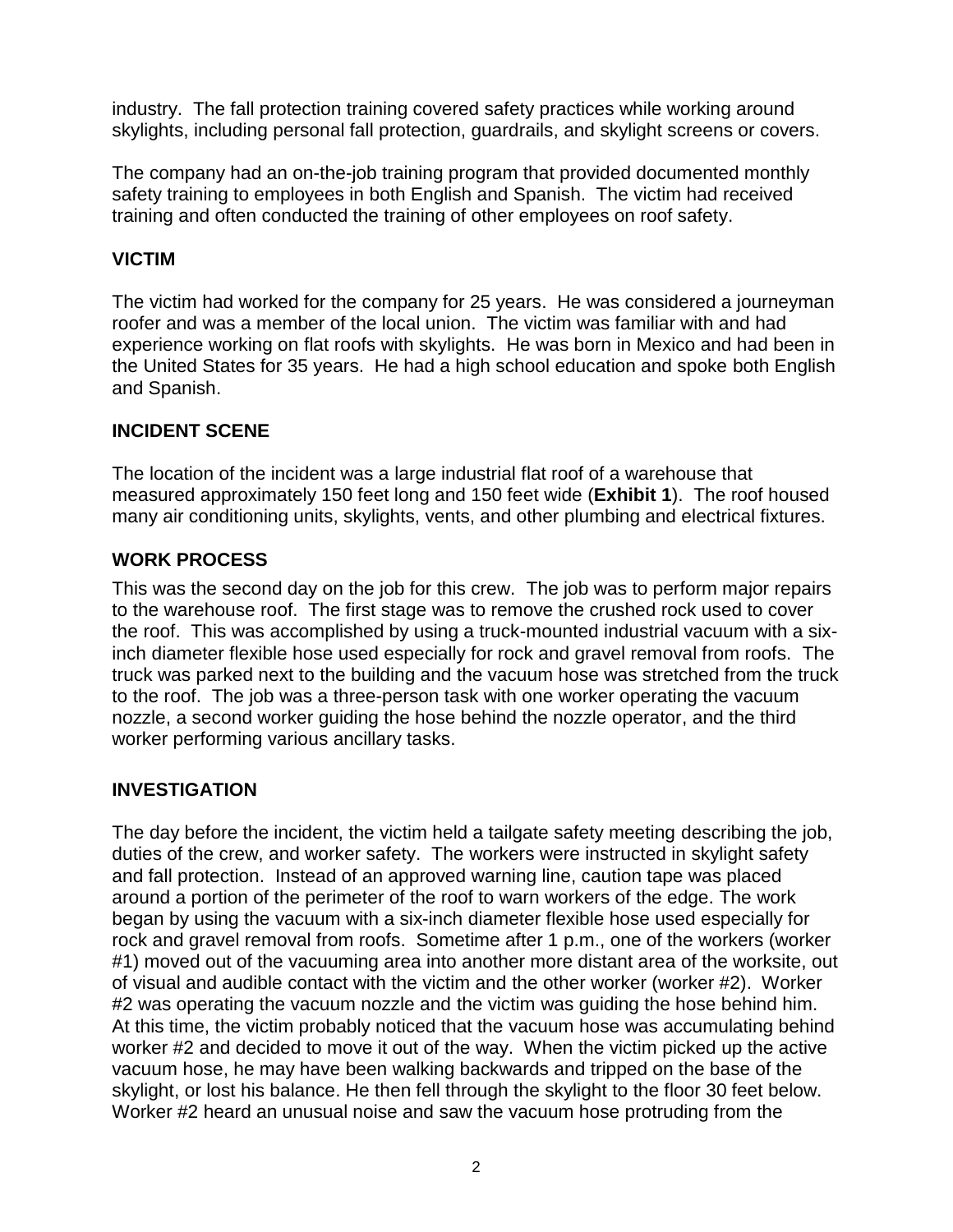broken skylight. He saw the victim on the floor below and notified worker #1. The hospital where he died from his injuries. paramedics and fire department were called and transported the victim to the local

# **CAUSE OF DEATH**

The cause of death according to the death certificate was multiple blunt force injuries.

# **CONTRIBUTING FACTORS**

 factors or key events in a larger sequence of events that ultimately result in an injury or fatality. The CA/FACE investigation team identified the following as a contributing factor Occupational injuries and fatalities are often the result of one or more contributing in this incident:

 The victim was working within six feet of an unguarded skylight.

## **RECOMMENDATIONS / DISCUSSION**

In order to prevent employees from falling through skylights, roofing companies should ensure that:

#### **covers, guardrails, or a personal fall protection system are used for employees Recommendation #1: Fall protection measures such as skylight screens or working within 6 feet of a skylight.**

 and falling, by moving the vacuum hose out of his way. When he moved the vacuum hose he either tripped or lost his balance and fell through the skylight. Most skylights should be considered a "roof opening" and a risk for serious injury and death if workers should trip, fall, and break through. Therefore, in order to prevent falls through skylights, employers should implement and maintain a fall protection program that includes any one of the following: Discussion: In this incident, the victim was trying to prevent worker #2 from tripping

- Skylight screens or covers capable of withstanding the impact of a worker plus the weight of his/her equipment.
- the range of 42 inches to 45 inches from the upper surface of the top rail to the floor. The rails should be able to withstand a live load of 20 pounds per linear Guardrails around the skylight with a top and midrail and a vertical height within foot applied either horizontally or vertically downward at the top rail.
- A personal fall protection system consisting of a body harness, lanyard, connectors, and anchor points. and anchor points.

## **References:**

 **General Industry Safety Orders** Article 2. Standard Specifications. §3209. Standard Guardrails. §3212. Floor Openings, Floor Holes and Roofs. (b) (e)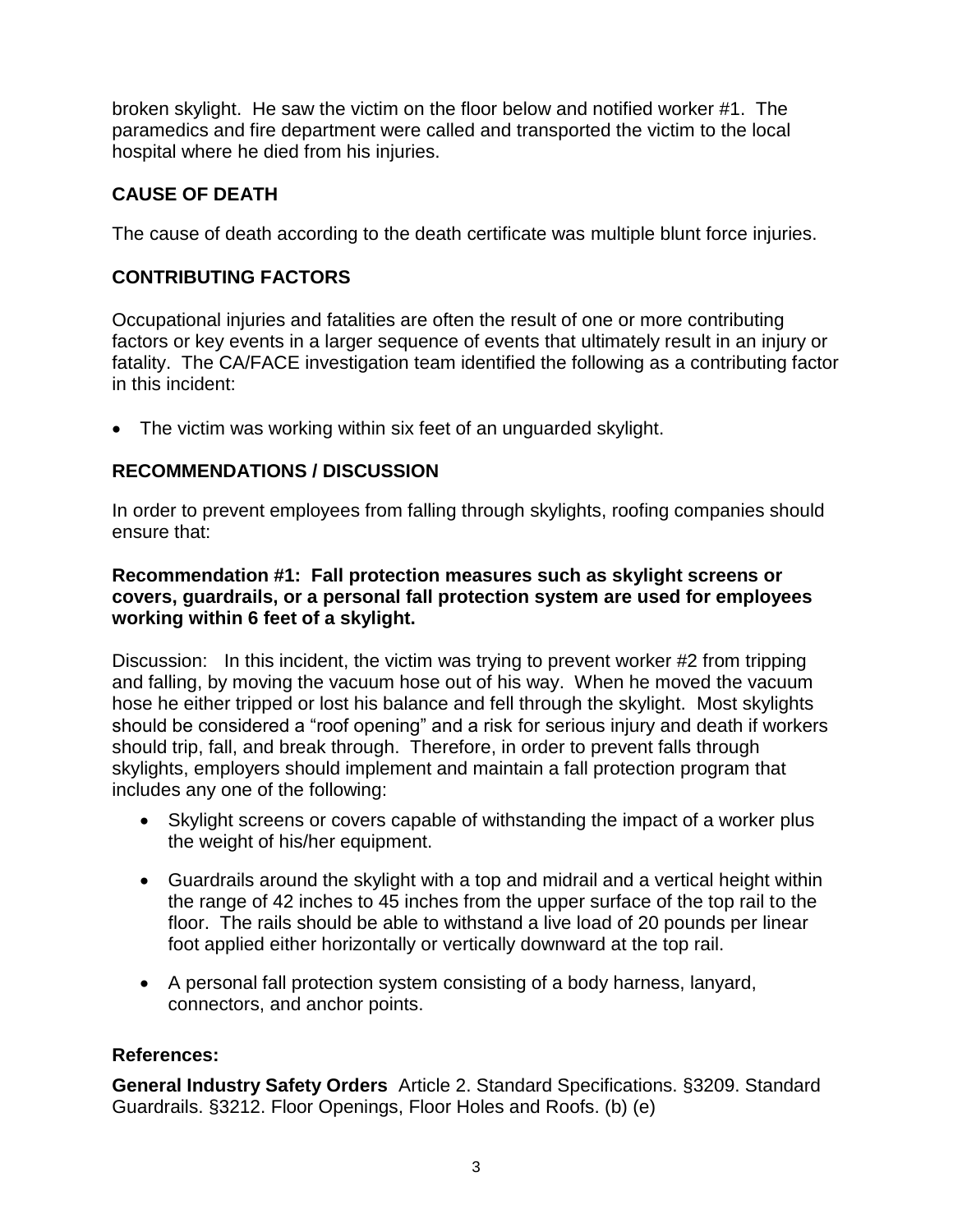**Construction Safety Orders** Article 24. Fall Protection. §1632. Floor, Roof, and Wall Systems and Positioning Devices. Openings to Be Guarded. §1670. Personal Fall Arrest Systems, Personal Fall Restraint

## **Skylight Fall Protection:**

<http://www.aamanet.org/general.asp?sect=1&id=291>

**New Test Method for Human Impact on Commercial Skylights**  <http://www.astm.org/DATABASE.CART/WORKITEMS/WK17797.htm>

**Preventing Falls of Workers through Skylights and Roof and Floor Openings**  <http://www.cdc.gov/niosh/docs/2004-156/>

 **Openings -** <http://www.cdc.gov/niosh/90-100.html> **Preventing Worker Deaths and Injuries from Falls Through Skylights and Roof** 

 **Vacuuming Rock -** http://www.youtube.com/watch?v=B07oH\_HBCDI&NR=1

## **EXHIBITS:**



 **Exhibit 1. The warehouse rooftop where the incident occurred showing the vacuumed portion of the roof.**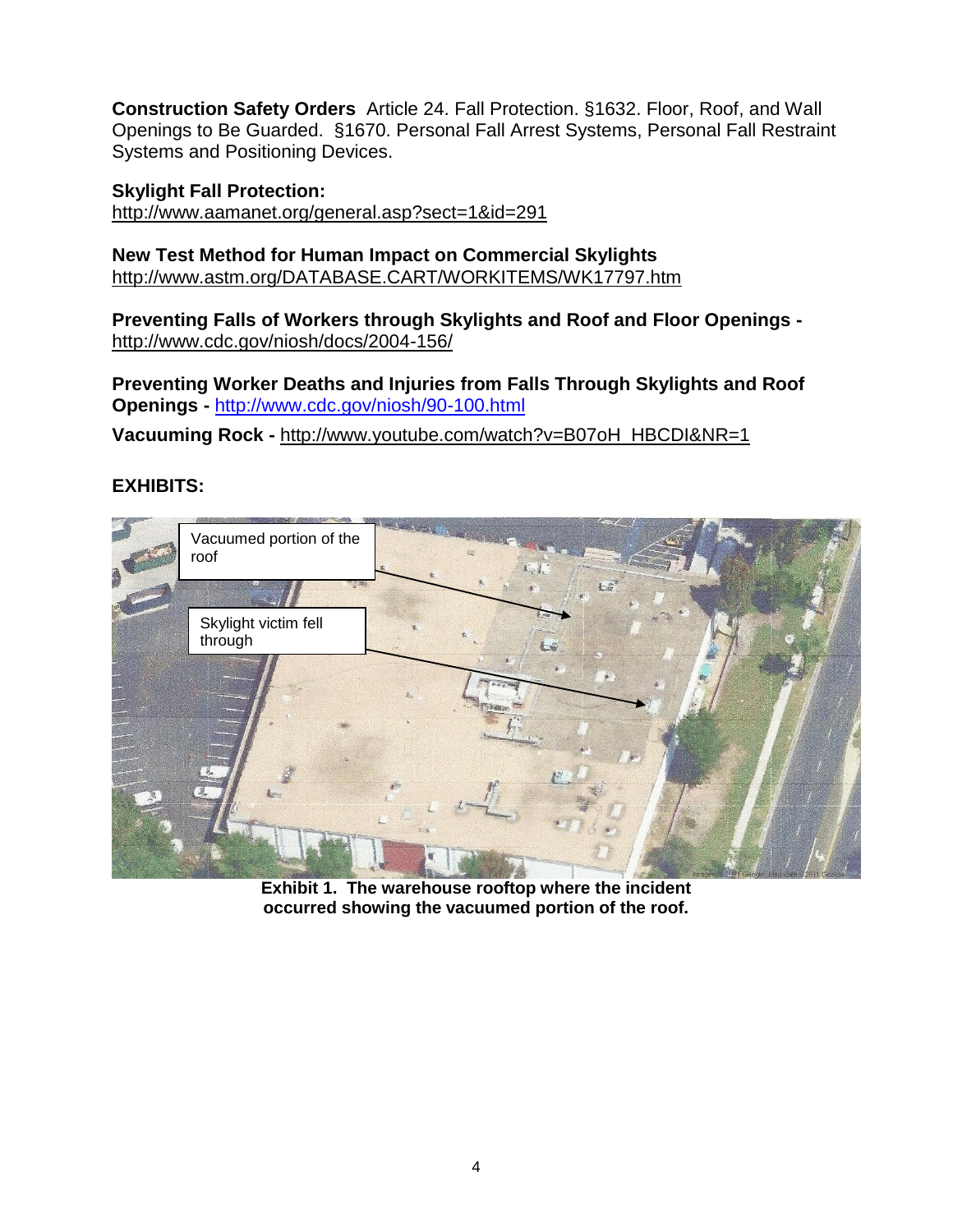

 **Exhibit 2. The work area on the roof.** 



 **Exhibit 3. The skylight the victim fell through.**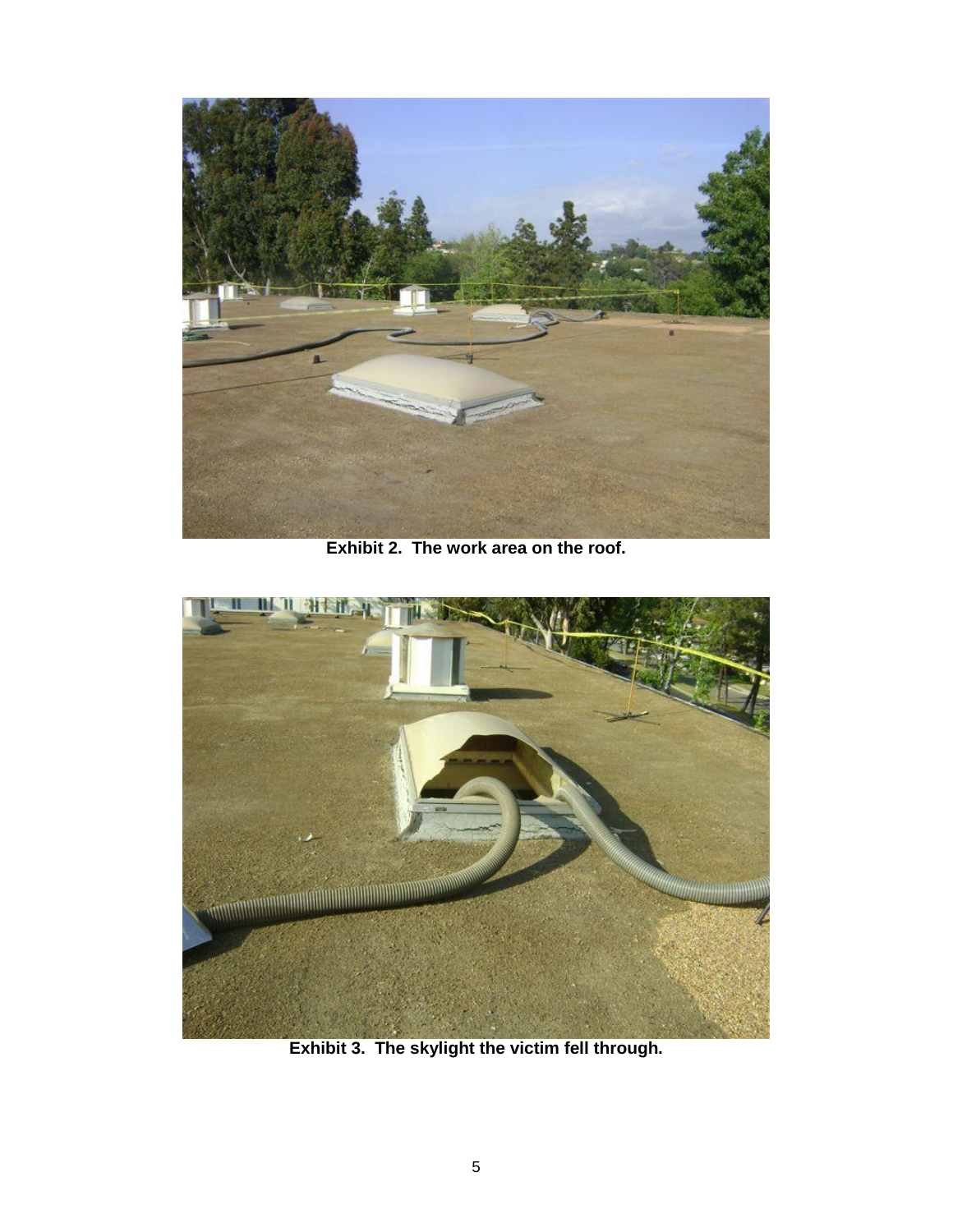

 **Exhibit 4. The incident scene.** 



 **Exhibit 5. The base of the skylight.**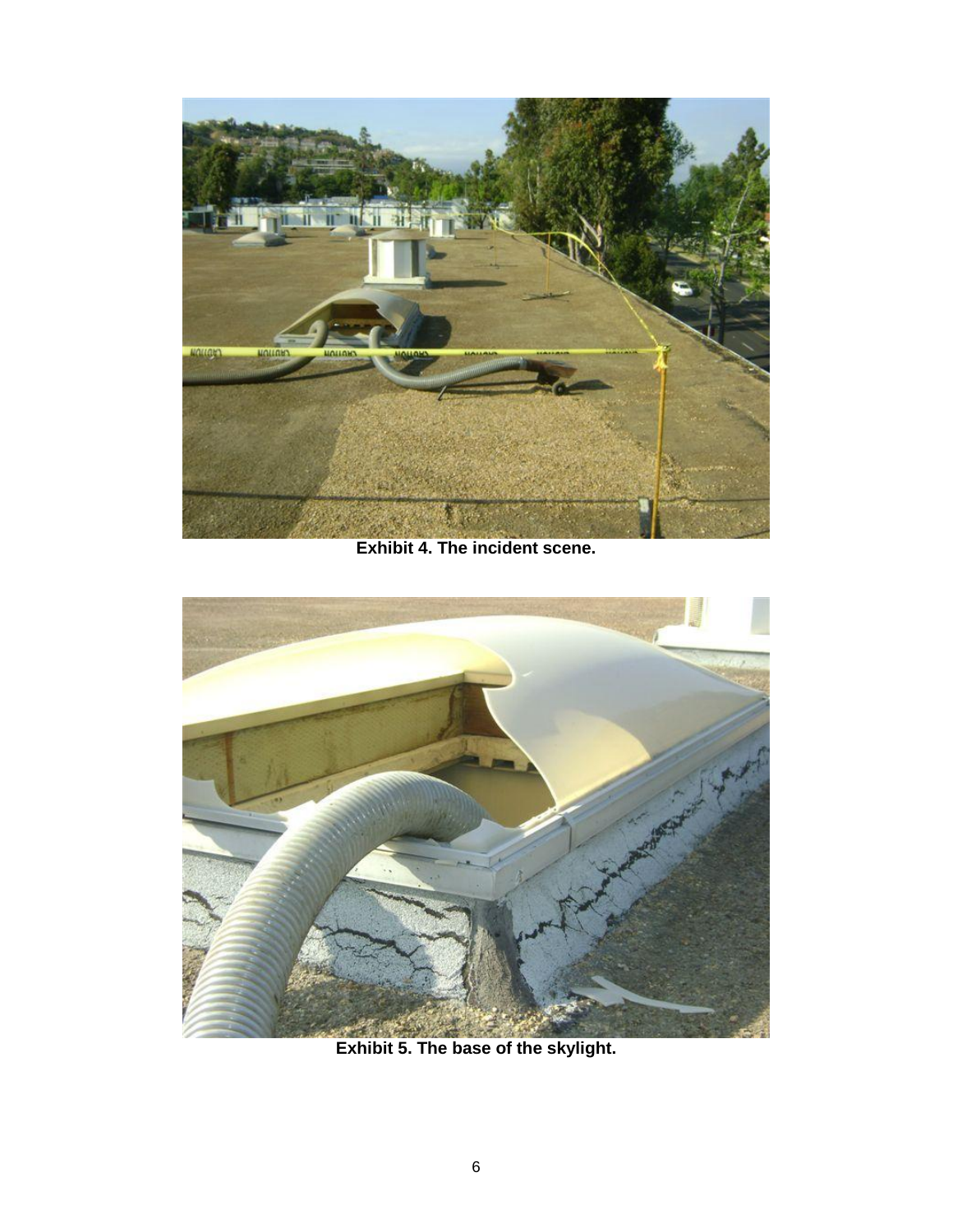

 **Exhibit 6. The vacuum nozzle.** 

**\_\_\_\_\_\_\_\_\_\_\_\_\_\_\_\_\_\_\_\_\_\_\_\_\_\_\_\_\_ \_\_\_\_\_\_\_\_\_\_\_\_\_\_\_\_\_\_\_\_\_\_\_\_\_\_\_\_\_\_\_** 

**Hank Cierpich FACE Investigator** 

**Hank Cierpich Robert Harrison, MD, MPH FACE Investigator FACE Project Officer** 

**Research Scientist** 

**\_\_\_\_\_\_\_\_\_\_\_\_\_\_\_\_\_\_\_\_\_\_\_\_\_\_\_\_ May 18, 2012 Laura Styles, MPH Revised November 28, 2012**